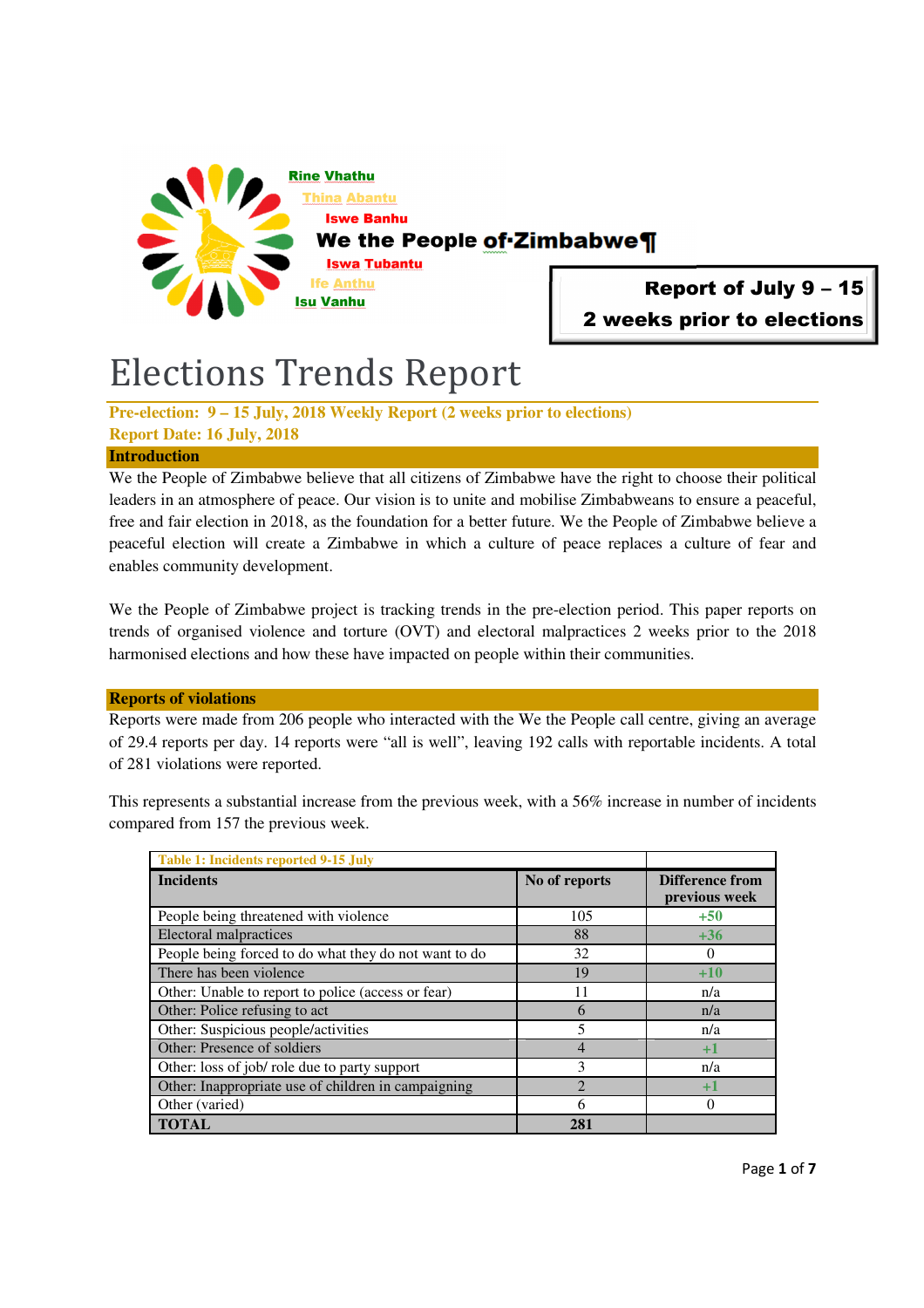

Reports of threats of violence almost doubled while electoral malpractice reports increased by over a third during the week. Threats of violence were similar in nature to previous weeks, with perpetrators threatening extreme violence should ZANU-PF lose, or should the presidential election proceed to runoff. Perpetrators frequently noted that violence would be the same as, or worse than that experienced in 2008.

The reports of people being forced to attend rallies or to hand over personal information (including voter registration slips) remained the same as the previous week.

Reported acts of violence increased to 19, from 9 witnessed the previous week. Acts of violence were for supporting political parties and included people being beaten, acts of arson, and attempted assaults. Whilst almost all cases were against MDC supporters, it is noteworthy that 2 cases were assaults against people wearing ZANU-PF regalia. In both cases the victims stated they knew the perpetrator, but not their political affiliation.

In response to the increased number of calls, the call centre team increased tracking the action taking by police on reported cases. All callers who reported an illegal act were strongly encouraged to report to police. Along with this, it was also tracked as to how many callers noted they were unable to report to police either due to fear of previous actions of police, or due to people failing to access police stations from their geographic location. The number of callers who reported to police but the police failed to act were also recorded. There were 17 such cases reported for the week, representing 9% of all the calls.



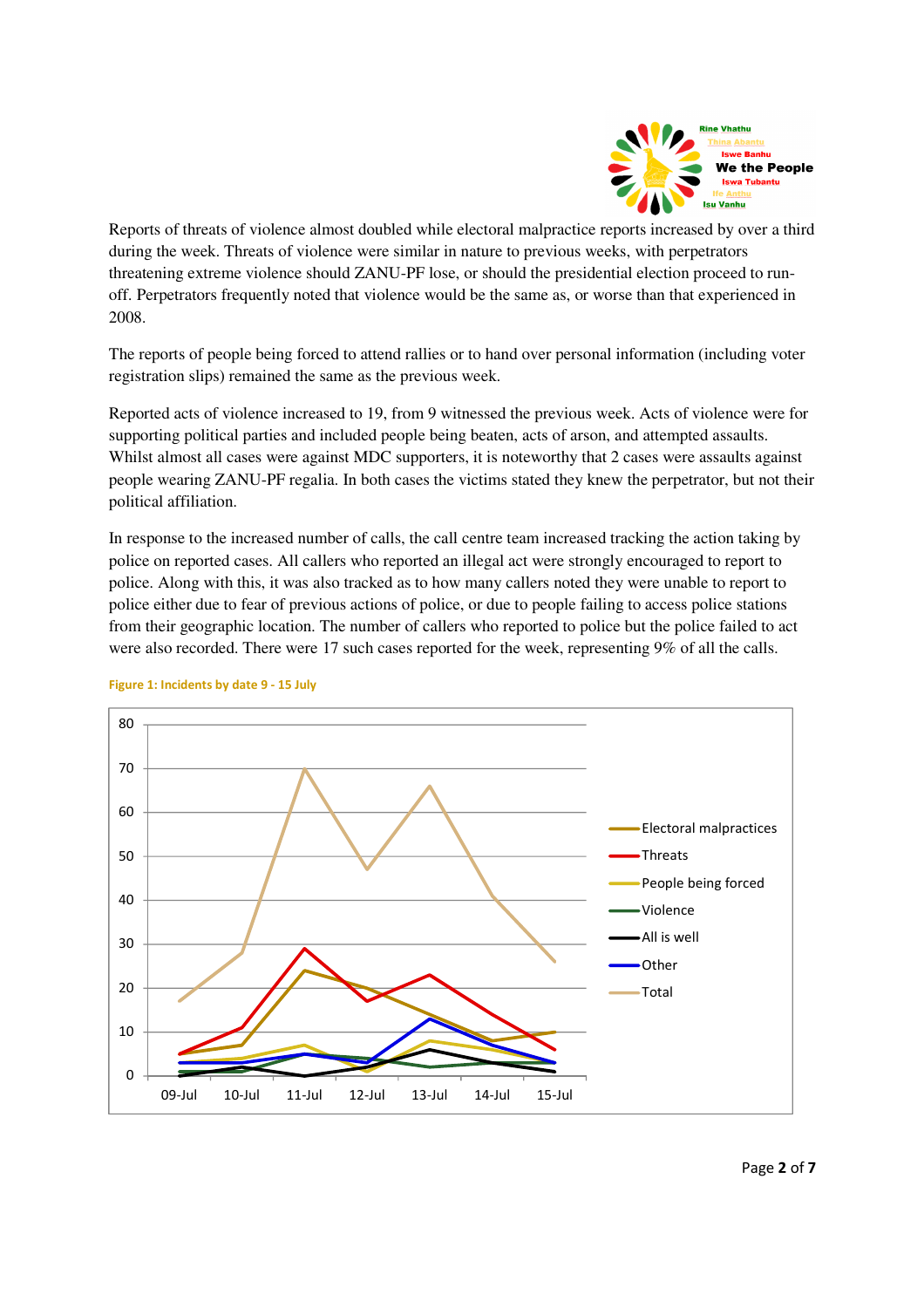

#### **Box 1: Illustrative narratives of violations**

*A ZANU-PF rally was held in Gokwe Kana Ward 1 and ZANU-PF officials stated that ''whoever is not a ZANU-PF supporter should be severely beaten or killed and no charge will be pressed upon that.'' ZANU-PF people began to remove MDC-Alliance posters and one of the MDC-Alliance supporters who had put the posters up was warned that he was "in for it". Today early in the morning his house was set on fire and burned down. The case has been reported to the police and people are gathered at his homestead.* (Gokwe, Midlands)

*Villagers are being forced to attend ZANU-PF meetings and to bring their voter registration slips. They are being told that if their vote is not on ZANU-PF there shall be violence and people will not sleep in their homes as they will be bloodshed. Elderly people in the village are frightened and are walking long distances to attend ZANU-PF meetings.* (Gutu, Masvingo)

*A ZANU-PF supporter of Ward 2 Mudzi North is going door to door campaigning for ZANU-PF forcing other people and even school children to join the door to door campaigns. Caller is going to report the issue to the police and give feedback.* (Mudzi North, Mashonaland East)

*The (female) caller and her daughter were physically assaulted by a man whose name she know, but she does not know his political party. She says when he was beating them up he was asking why they support ZANU-PF as they were wearing ZANU-PF t-shirts. He demanded that they give him the money they had made from selling at their market that day and he left. They made a report to the police and received treatment at Masase Hospital.*  (Mberengwa West, Midlands)

*A man was hit by a catapult by war veteran on the 12th of July. He reported the matter at Ruwange police station and was told to seek treatment before he can get the RRB number for the case. He reported at Ruwange Police station. He has not yet received medical attention due to the unavailability of funds.* (Nyanga, Manicaland)

*Yesterday police officials were casting their votes without the ZEC officials. Violence broke out as people retaliated over the suspicious rigging process*. (Bikita East Masvingo)



#### **Figure 2: Violation by location**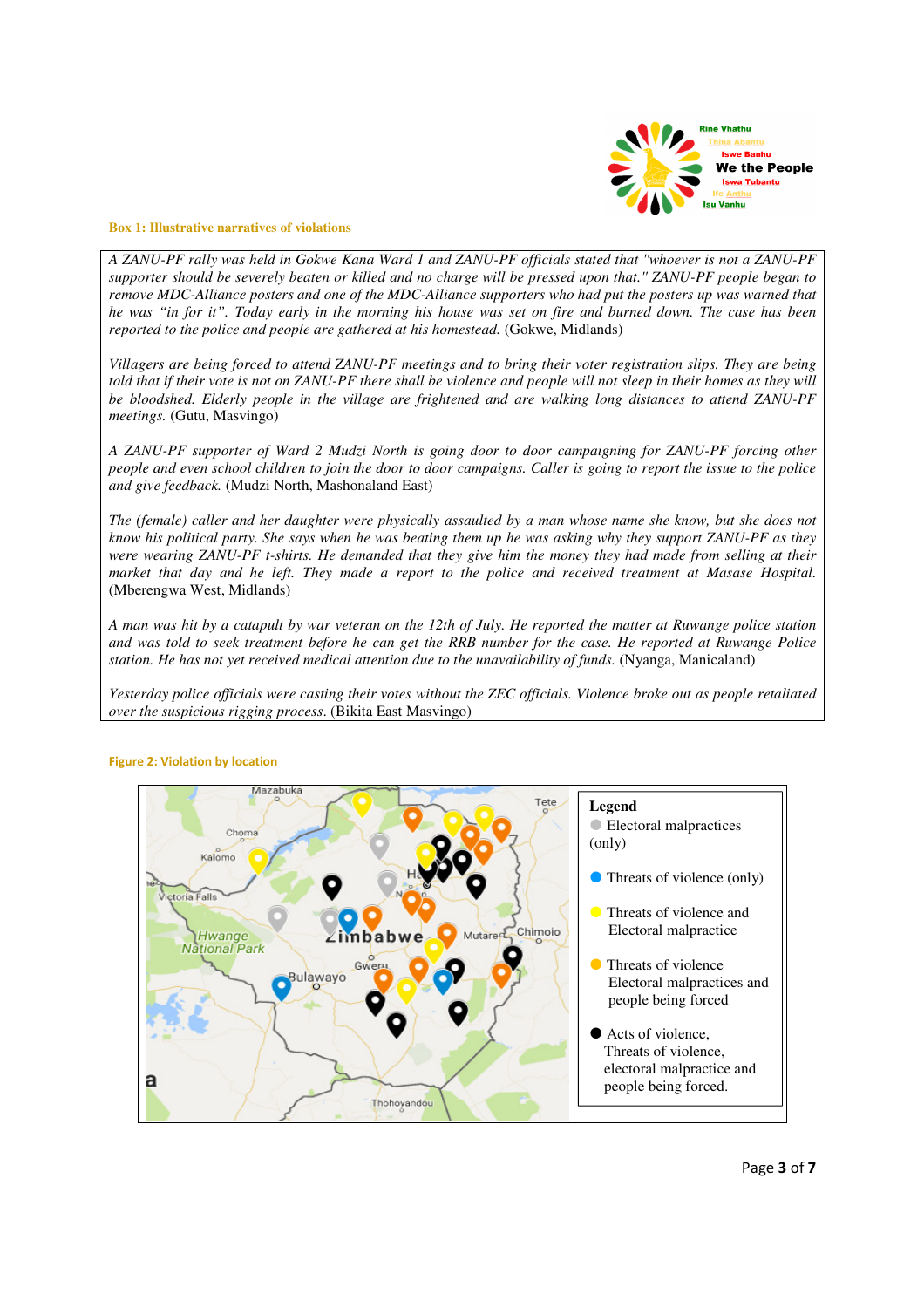

The mapping of incidents demonstrates the wide spread of incidents across the country, as well as highlighting areas where violence has occurred. As compared to previous weeks, the spread of violence is evident, with acts of violence recorded from 6 different provinces.

The recording of incidents also shows 15 'hotspot' districts across the country, where 5 or more calls with incidents have been recorded. These hotspot areas have reported over 60% of all calls with incidents for the week, with one in three of these hotspots also reporting at least one incident of violence.

| <b>District</b>    | <b>Total</b><br>incidents |
|--------------------|---------------------------|
| <b>Buhera</b>      | 9                         |
| Chikomba           | 8                         |
| Chiredzi*          | 6                         |
| <b>Gokwe North</b> | 22                        |
| Gokwe South*       | 6                         |
| Goromonzi          | 10                        |
| <b>Guruve</b>      | 7                         |
| Gutu*              | 5                         |
| Mberengwa*         | $\overline{7}$            |
| <b>Mbire</b>       | 5                         |
| <b>Mhondoro</b>    | 6                         |
| <b>Mt Darwin</b>   | 12                        |
| Murewa*            | 6                         |
| <b>Mutare</b>      | 5                         |
| <b>Zhombe</b>      | 5                         |

**Table 2: Districts with 5 or more incidents July 9-15** 

\*these districts also reported at least one act of violence in the reporting week

The key perpetrators of violence continue to be supporters of ZANU-PF, as well as people within the party structures, particularly political candidates and current councilors. Traditional leaders also continue to be a significant perpetrator group, particularly village heads.



#### **Figure 3: Perpetrator by number of reports 9-15 July**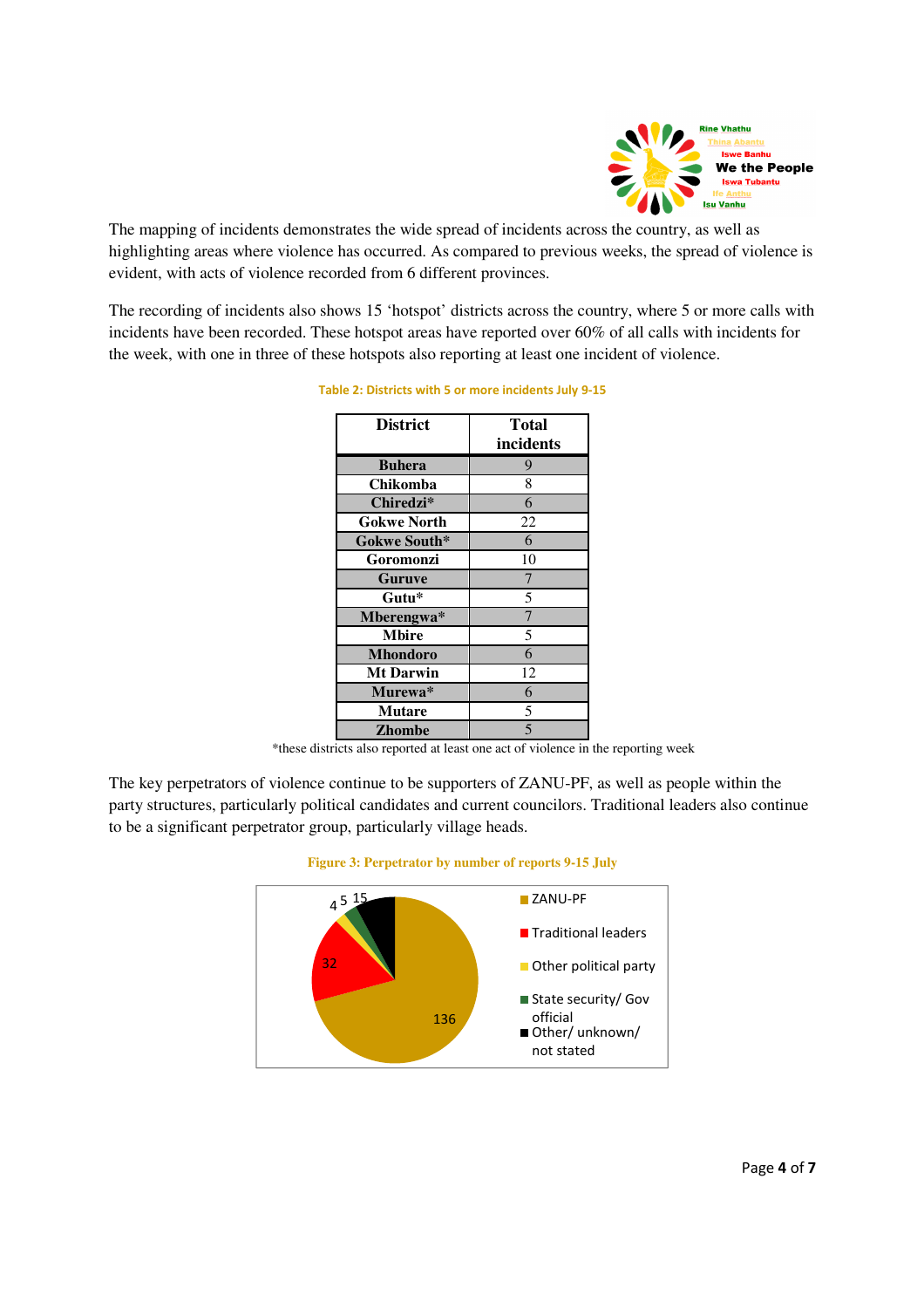

MDC-Alliance continues to feature in only a small number of reports, although there have consistently been reports each week of violations from parties other than ZANU-PF.

State actors continue to be reported as key perpetrators in only a small number of cases, though a number of reports were received where police were complicit or refused to act in cases of violations.

| <b>Table 3: Perpetrators reported 9-15 July</b> |                             |  |
|-------------------------------------------------|-----------------------------|--|
| <b>Key Perpetrator</b>                          | No of reports               |  |
| ZANU-PF supporter                               | 66                          |  |
| Village head                                    | 28                          |  |
| Candidate (ZANU-PF)                             | 22                          |  |
| Councillor (ZANU-PF)                            | 20                          |  |
| Chairperson (ZANU-PF)                           | 11                          |  |
| War veteran                                     | 8                           |  |
| ZANU-PF official\leader                         | 4                           |  |
| Member of Parliament (ZANU-PF)                  | 4                           |  |
| Headman                                         | 4                           |  |
| Soldiers                                        | $\overline{\mathcal{A}}$    |  |
| <b>MDC</b> Alliance                             | $\mathfrak{D}$              |  |
| Independent candidate                           | $\mathcal{D}_{\mathcal{L}}$ |  |
| Gold panners                                    | $\mathfrak{D}$              |  |
| <b>District Administration</b>                  |                             |  |
| Police                                          |                             |  |
| Other/ unknown/ not specified                   | 13                          |  |
| <b>TOTAL</b>                                    | 192                         |  |

The table above shows the key perpetrators identified by the caller, but as with previous weeks, many of the narratives describe several perpetrators working together, often with political and village structures working in tandem.

**Box 2: Illustrative narratives of range of perpetrators** 

*The Village Head for Chetura Village was assigned to gather people of the village for a meeting by ZANU-PF campaigning team. The Campaigning team addressed the people and threatened them with violence including beheading and torture if at Mapazuli Polling Station ZANU-PF doesn't get resounding votes over MDC Alliance.*  (Zvishavane Ngezi, Midlands)

*The contesting candidate for ZANU-PF Member of Parliament is holding rallies and meetings where he is threatening to beat up people, burn houses and remove them from the village if ZANU-PF does not win the elections on 30 July 2018. The case was reported to police but nothing was done. Caller will make a follow up from the police.* (Mt. Darwin, Mashonaland Central)

*On the 7th of July 2018 a group of Gold panners with Mnangangwa posters pounced on Maninja Night Club in Ascot Gweru. This is the same crew that assaulted people at the same club on the 30th of June. The panners hit one of the revelers at the club with a machete on the forehead and later own assaulted a soldier who was in the company of a sex worker. The following day Soldiers came to investigate the details of the assault and took the club owner for questioning. No police report was made and no one knows these panners.* (Gweru Urban, Midlands)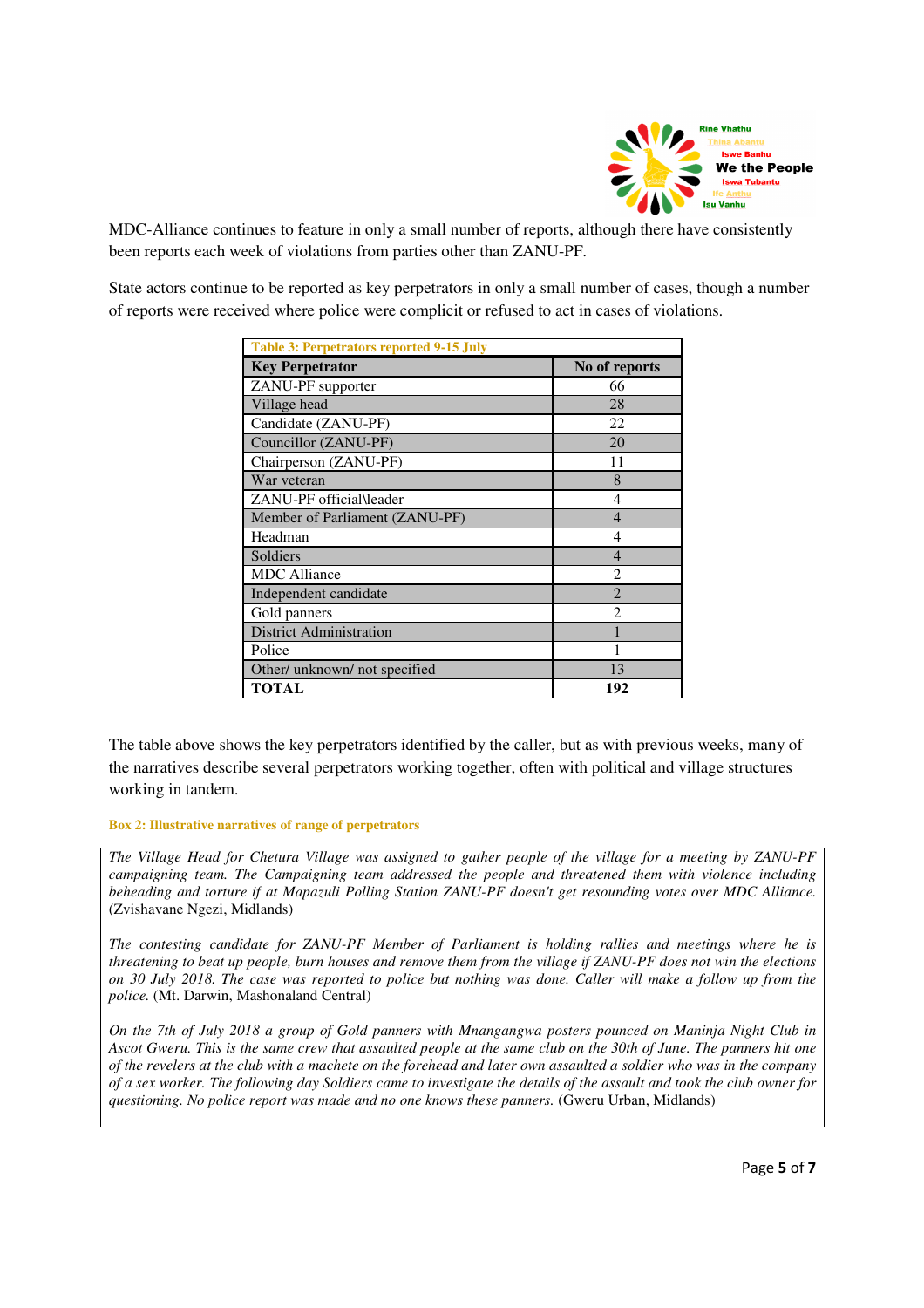

*The caller was installing MDC Alliance pictures when an army officer told him he will beat him for supporting the wrong person. The victim was heavily assaulted and went to hospital. The issue was also reported to the police and we are currently waiting updates from police and the hospital. The perpetrator has not been arrested.* (Murehwa*,*  Mashonaland East)

*A ZANU-PF war veteran has been sending threats to people telling them that if they do not vote for ZANU-PF there is going to be violence. She has emphasized that the camera that was used during biometric voter registration has everyone's image in the system and it is going to be very easy for the party to see who voted for ZANU-PF or not. People have also been forced to paste their voter registration slips at the back of their national IDs and whoever has not done so is being labelled an MDC supporter.* (Bindura, Mashonaland Central)

As with previous weeks, soldiers have been implicated in very few incidents overall. However, the presence of soldiers continues to be reported as a major concern in communities. Regardless of whether soldiers are placed in communities with the intention to intimidate, this is certainly the outcome. Soldiers were reported in 5 provinces, and in all cases the caller felt that soldiers were engaging in intimidation.

**Box 3: Narratives on soldiers presence/ Suspicion over soldiers activity (even when there are on Daily routines)** 

*Soldier army tanks were seen going round the area from 8pm to 10pm on the 11th of July. They were not singing or saying anything but just going round the area. People are seeing this as a sign of intimidation as this has not happened before in the area. Some of the soldiers were dropped off at Chivhu location shops and were seen patrolling the shops. The next morning however they were gone no one knows what time they left the shops.*  (Chivhu, Manicaland)

*Soldiers were seen jogging around the streets around 4am singing Chimurenga songs. They were dressed in war regalia with tree branches on their heads and faces painted. They have done their training before but have never been seen looking like the way they looked today. People feel it is a way of intimidating them.* **(**Masvingo Urban**,** Masvingo)

*ZANU-PF leaders are mobilising all village heads in Mashumbi pools area ward 9 for a meeting. The leaders refuse to disclose what the meeting is about and people are getting suspicious. Also soldiers have been deployed in the area and some are in schools such as Makuvatsine Primary School. They are seen daily just moving around in uniforms and they are everywhere.* **(**Mbire, Mashonaland Central)

*There has been gunshots that have been heard coming from the soldiers camp. They usually train in the area but they are rarely heard using guns. Of late they have been using guns a lot and people are getting intimidated by the gunshots.* (Hurungwe, Mashonaland West)

#### **Concerning trends to follow:**

This week has seen a substantial increase in incidents, including acts of violence. Whilst some of this can be accounted to a continued spread of the We the People project and use of SMS reminders to peace champions, there is also evidence of increasing violence. 73% of the violations were reported within 48 hours of their occurrences, and 37% were reported on the same day, demonstrating that this was a week of heightened violations.

There has been a marked change in the nature of violations taking place. Acts of violence have been noted in areas where previously only threats of violence had been reported. As elections draw closer, threats of